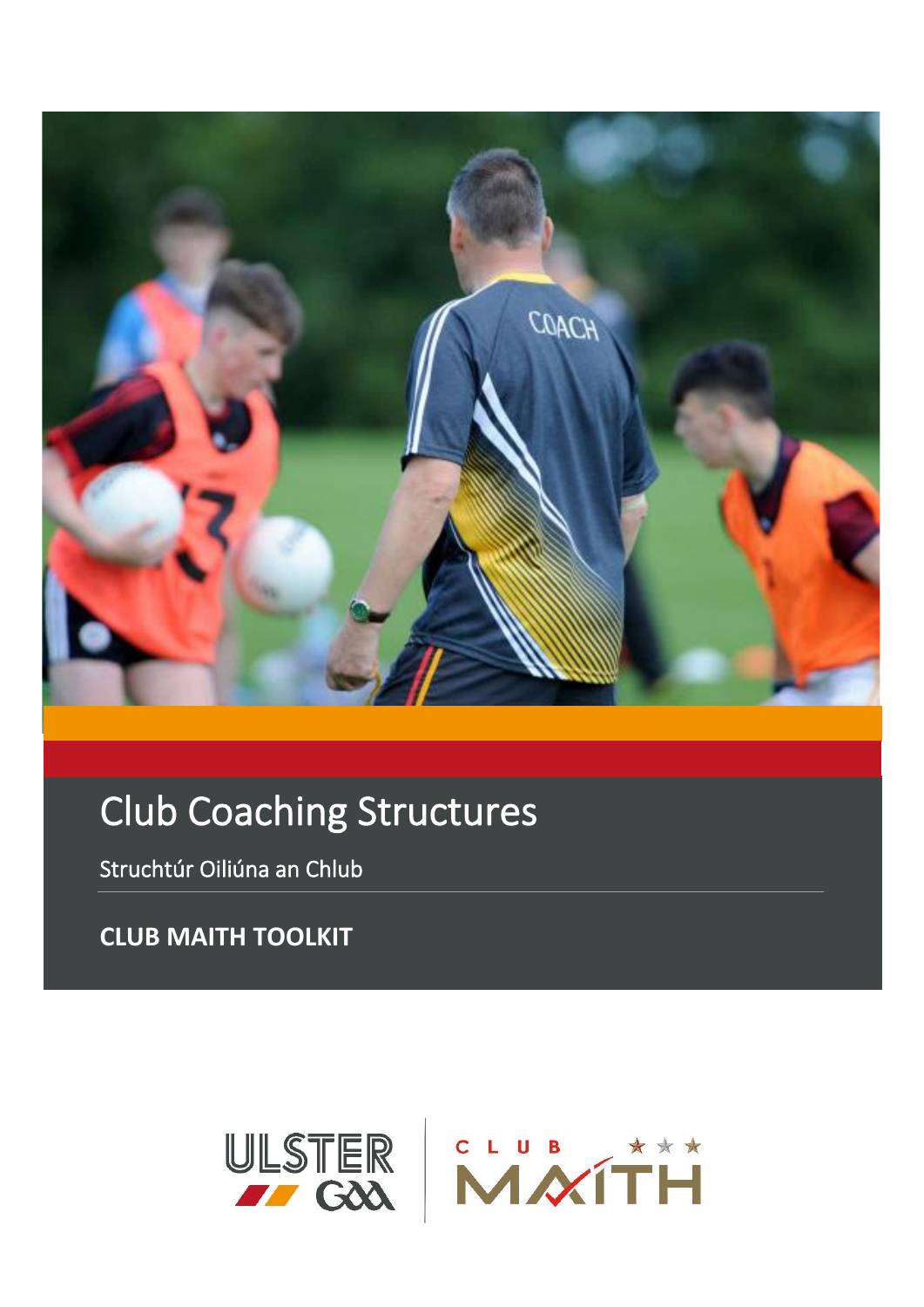# INTRODUCTION

Every club's coaching structure will be unique to that individual club. The population base of players can vary, the number of volunteers available to get involved in coaching can vary and clubs can offer any combination of male football, hurling, ladies football, camogie, handball and rounders. What is presented here, is an ideal situation where good policy and practice underpin a sound structure and systems to promote best practice, FUN, and a lifelong participation in Gaelic Games.

# PRACTICE AND POLICY

Outlined below are the fundamental things that are needed to underpin coaching in the GAA club.

### SAFEGUARDING CHILDREN IN SPORT AND BEST PRACTICE

- All coaches, administrators and parents have an opportunity to take this programme.
- Definitive Codes of Best Practice are established for coaches, mentors, parents and players

### ACCESS NI/GARDA CLEARANCE

All coaches working with Children and Youths are processed through the Access NI / Garda vetting system to ensure the safety of children and vulnerable young people

# COACH EDUCATION

The coach education programme focuses on continuing education, so that coaches can improve by means of a series of specifically designed courses, workshops and conferences incorporating internationally recognised principles of best practice.

### NATIONAL GOVERNING BODY AWARDS

- All coaches should be suitably qualified to work with the specific age groups. The structure for National Governing Body coaching awards incorporates the Foundation coaching Award and then coaching pathways for Children, Youth and Adults.
- The GAA has developed a model of Coach Education to take account of the different playing capacities that exist between children (up to 12 years), youths (12-18) and adults (age 18+), and the competencies that a coach is required to display when working with each of the playing populations. These streams have been identified to cater for the diverse needs of children, of youths and of adults.
- To date courses have been developed at Foundation, Award 1 and Award 2. Award 3 programme is currently under development.

#### LEARNING AND WORKSHOP ACCREDITATION

- It is now possible to do the Foundation Award via online learning (theoretical online assessment only). Log onto www.learning.gaa.ie to view available coach education workshops and coaching award opportunities.
- It is anticipated that more courses and workshops will eventually be assessed online with National GAA coaching credits available on completion.

## COACH EDUCATION WORKSHOPS

The role of the Club Coaching and Games Development Officer is to make club coaches aware of workshops delivered by Ulster GAA and County Coaching and Games Departments, and to encourage them to attend and implement best practice back in the club setting.



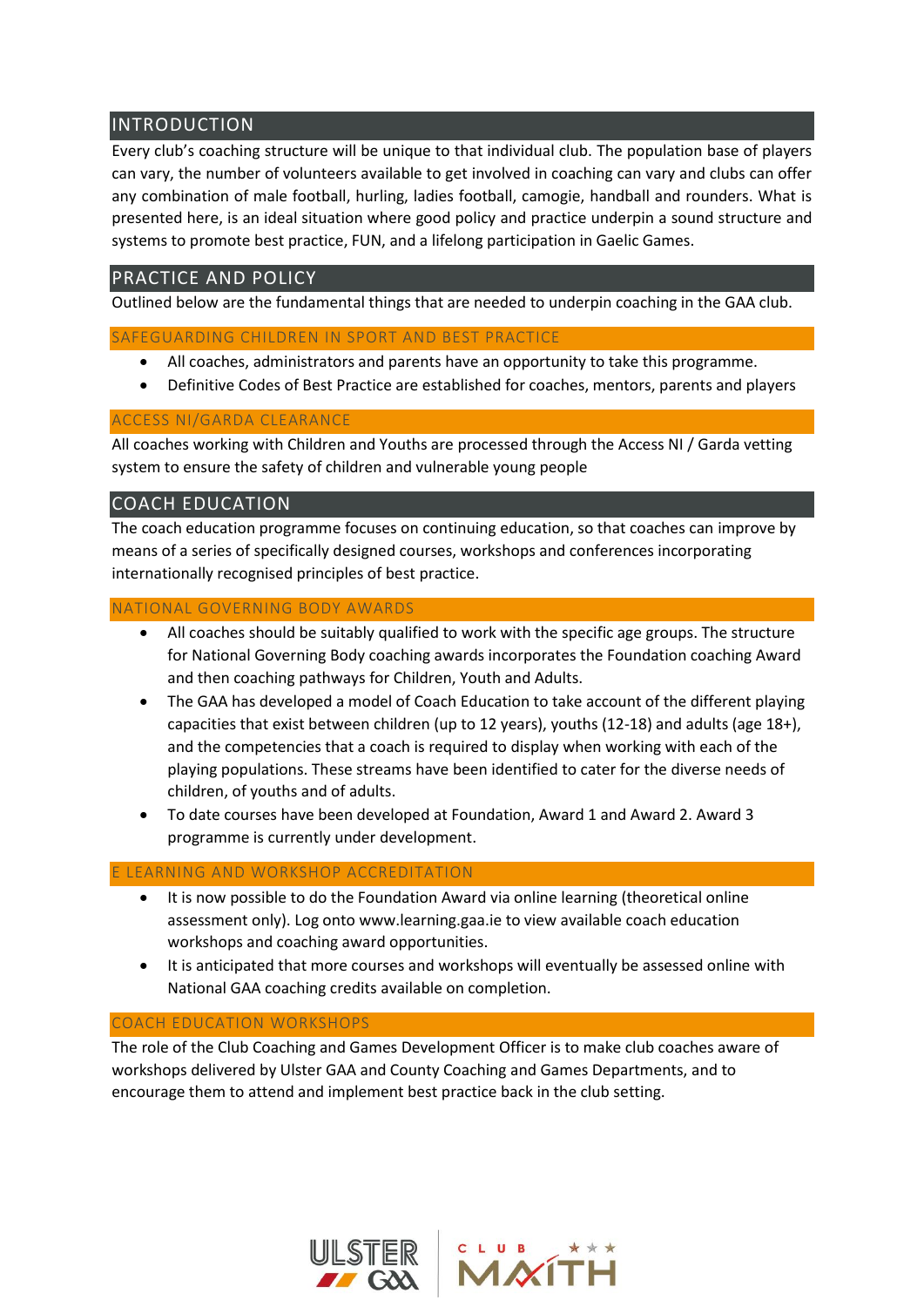### ULSTER GAA PROVINCIAL COACHING CONFERENCE

The Club Coaching and Games Development Officer and other club representatives should attend annual Provincial coaching conference and bring best practice back to the club.

### QUALIFICATIONS IN COACHING AND MANAGEMENT

Experienced coaches can gain further qualifications by completing the Diploma in Performance Coaching and / or the Diploma in Team Management, which are both accredited by the Open College Network.

# STRUCTURES

The ideal club structure will have the following in place:

### CLUB COACHING AND GAMES DEVELOPMENT OFFICER

Duties to include:

- Establish a coaching and games committee representative of all codes.
- Appointment of underage coaching teams
- Devise, Implement and monitor club coaching plan (short term and long-term goals).
- Manage and direct the content of all coaching programmes at all age groups
- Ensure that club coaches are up to date with coaching resources and coach education opportunities – promote best practice with regard to coaching.
- Promotion of integration and equitable facility time of all codes within the club.
- Implementation of an effective club-school link.
- Promotion of Go Games and age appropriate coaching.
- Ensure that all age groups receive a meaningful programme of games.
- Promotion of Cúl Camps and summer activities.
- Promote RESPECT initiative.

#### VOLUNTEER COACHES

The club coaching officer should endeavour to ensure that all codes represented in the Club have a voice and access to facilities in the club. The establishment of a Coaching and Games committee will provide a forum to discuss best practice, issues, and debate club coaching policies.

- Each age group in each code should have a Head Coach who will have overall responsibility for that group.
- Each age group should also have sufficient Assistant Coaches to work with the Head Coach to create an effective coaching environment for the group.
- All coaches should endeavour to attain the GAA Foundation Coaching Award as a minimum, and as they gain experience, they should be encouraged to gain further coaching qualifications, in the Child, Youth and Adult pathways, at Award 1 and Award 2.
- Coaches should keep the welfare of the child or young player at the centre of all they do.